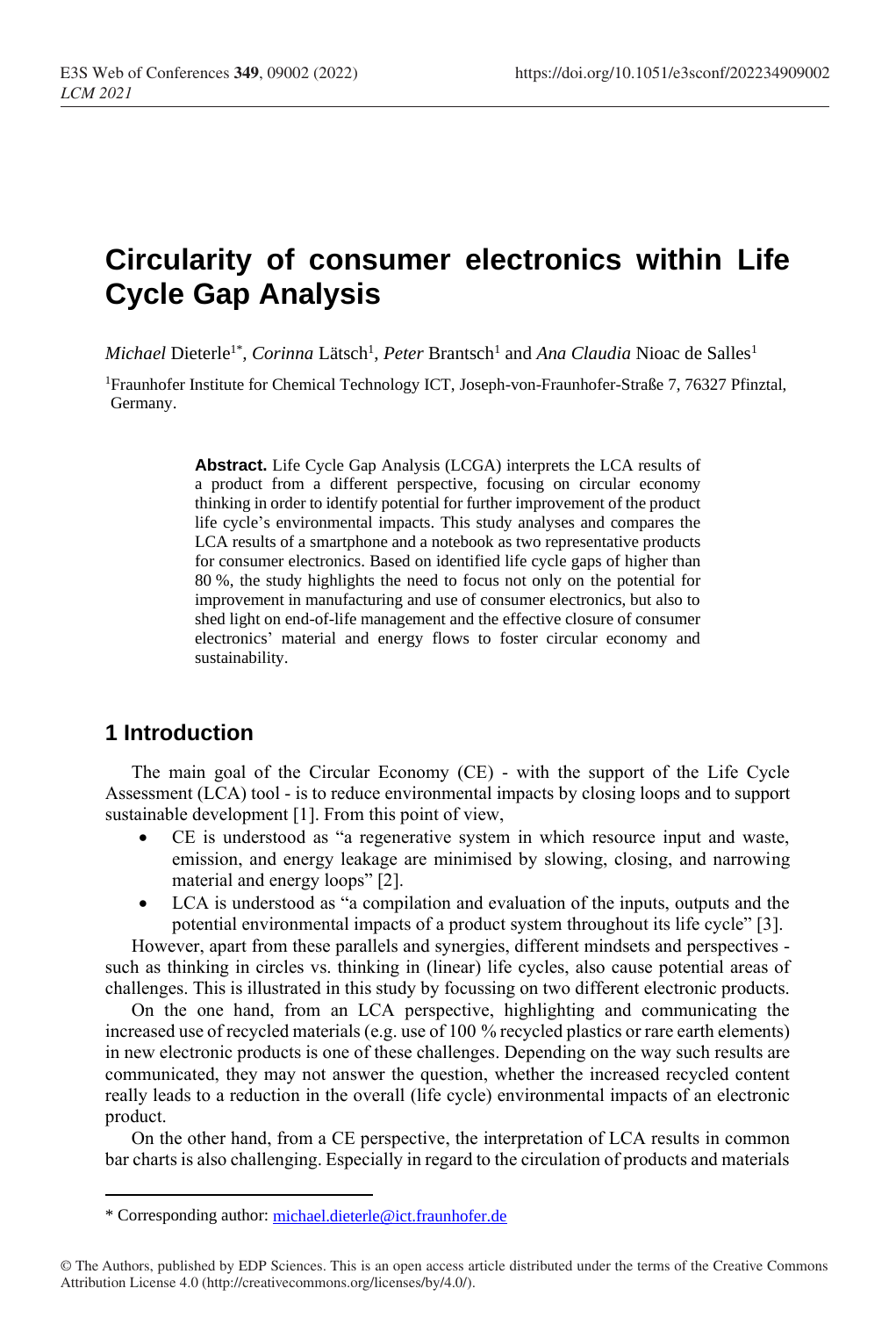as one of CE's three principles [4]. Here, the end-of-life phase is often indicated only as a limited (positive) effect on the total balance and is, therefore, treated rather vaguely in comparison to the other life cycle stages.

In a review of various LCA studies for smartphones and tablet computers, Clement et al. [5] for example conclude that "*production and use phases are undoubtedly the life cycle phases contributing most strongly*". Other LCA studies for smartphones, tablet computers and notebooks underline these findings in many cases [6-9]. Such conclusion within the LCA interpretation of consumer electronics raises the question as to whether there is relevant potential for further improvement that can support the promotion of a CE, and if yes, how to identify them within (conventional) LCA communication?

In order to meet these challenges, a Life Cycle Gap Analysis (LCGA) [10] was developed as a systematic option by following six pre-defined steps on how to address a CE mindset within LCA interpretation. In the core of the methodology, a product's life cycle gap (LCG) is identified, which results from the difference between the environmental impacts of the product's initial manufacturing and its environmental credits after recycling.

This study illustrates the additional value of the LCGA method for consumer electronics using two comprehensive LCA studies for a smartphone and a notebook [6; 7]. This case study suggests how LCA results of consumer electronics can be communicated and interpreted in order to identify potential for further improvement from a CE perspective within LCA interpretation.

## **2 Methodology**

The most common method to quantify potential environmental impacts of products and services throughout their value chain is LCA, which is standardized by the ISO 14040 series. [3; 11] This study is prepared corresponding to the ISO standards and focuses on two publicly available LCA studies for consumer electronics. Both comprehensive and detailed studies have the same goal: identify hotspots and main drivers of consumer electronics' (smartphone [6] and notebook [7]) life cycle, which cause environmental impacts. To fulfil this goal, the system boundaries of the two studies include the entire product life cycle from raw material extraction, manufacturing, transport, assembly, use to end of life. The functional unit for the smartphone is defined as "*intensive smartphone use over three years*" as baseline scenario, considering "*as delivered to the customer including sales packaging, manual, screwdriver and protection bumper, but without charger*" [6]. Within the study they also focus on different scenarios by taking into account the use phase and different repair or replacement options that affect the extension of the lifetime and hence the functional unit definition (three years of lifetime; vs. five years; vs. seven years) [6]. For the notebook, the functional unit is set as "*1 piece of laptop and its provision of portable computing functionalities for five years*" [7]. The data used for the life cycle inventory of the smartphone and notebook are delivered by collection of primary data from component manufacturers and secondary data from LCA databases as referred in the corresponding studies [6; 7]. The environmental impact assessment of the two studies is predominantly based on the CML impact assessment methodology framework [12] and covers the environmental effects on global warming potential. In addition, within the smartphone LCA study, the impacts on abiotic resource depletion, human toxicity and ecotoxicity are assessed; and for the notebook LCA study, the impacts on non-renewable primary energy demand, eutrophication, acidification, photochemical ozone creation potentials and ozone depletion potential are analysed [6; 7].

In order to identify hotspots and main drivers during the LCA interpretation, the final results for the smartphone and notebook are summarized using bar chart diagrams. These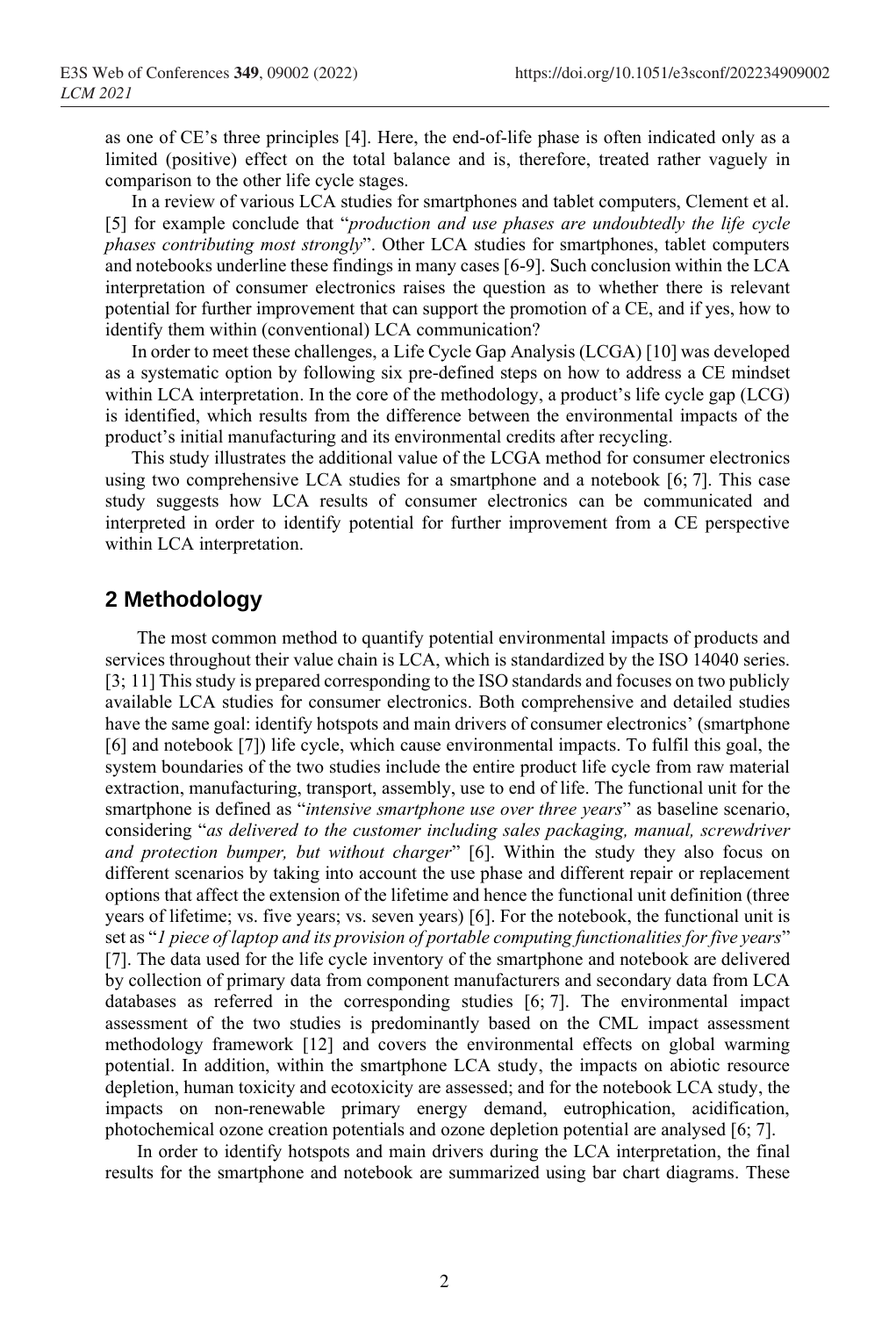overall results serve as the starting point for the application of the LCGA, as illustrated in chapter 3.

#### **3 Identifying life cycle gaps**

The interpretation of consumer electronics' LCA results focuses on climate change - Global Warming Potential 100 years (GWP) in kilograms of carbon dioxide equivalents (kg  $CO<sub>2</sub>$ -eq.), as GWP is considered in both LCA studies the most robust and widely used impact category. *Table 1* summarizes the overall LCA results of the two comprehensive studies [6, see p. 35; 7, see p. 35] according to the *first step* of the LCGA methodology.

|                  | Smartphone [6, see p. 35] |          | Notebook [7, see p. 35] |          |
|------------------|---------------------------|----------|-------------------------|----------|
| Life cycle phase | absolute                  | relative | absolute                | relative |
|                  | $(kg CO2 - eq.)$          | (%)      | $(kg CO2-eq.)$          | $(\%)$   |
| Manufacturing    | 32.2                      | 81.5     | 109.9                   | 74.9     |
| Transportation   | 0.6                       | 1.5      | 13.6                    | 9.3      |
| Use              | 8.4                       | 21.3     | 35.0                    | 23.8     |
| Recycling        | 0.1                       | 0.3      | 1.0                     | 0.7      |
| Credits          | $-1.8$                    | $-4.6$   | $-12.6$                 | $-8.6$   |
| <b>TOTAL</b>     | 39.5                      | 100      | 146.8                   | 100      |

**Table 1.** Climate change - GWP results of a smartphone and a notebook

The results underline that the manufacturing phase, including raw material acquisition as well as production, is the main driver within the total balance of the two products. Both have a share of more than 74 % of the total emissions, 74.9 % for the notebook and 81.5 % for the smartphone. On the other hand, the results from End-of-Life (EoL), indicate a limited (positive) effect on the total balance of the smartphone and the notebook (see also *figure 1*). The results from EoL are calculated as follows: EoL impacts for recycling minus credits for recovery of energy and materials.



**Fig. 1.** LCA results of a smartphone (a) and a notebook (b) (visualization according to [6; 7]).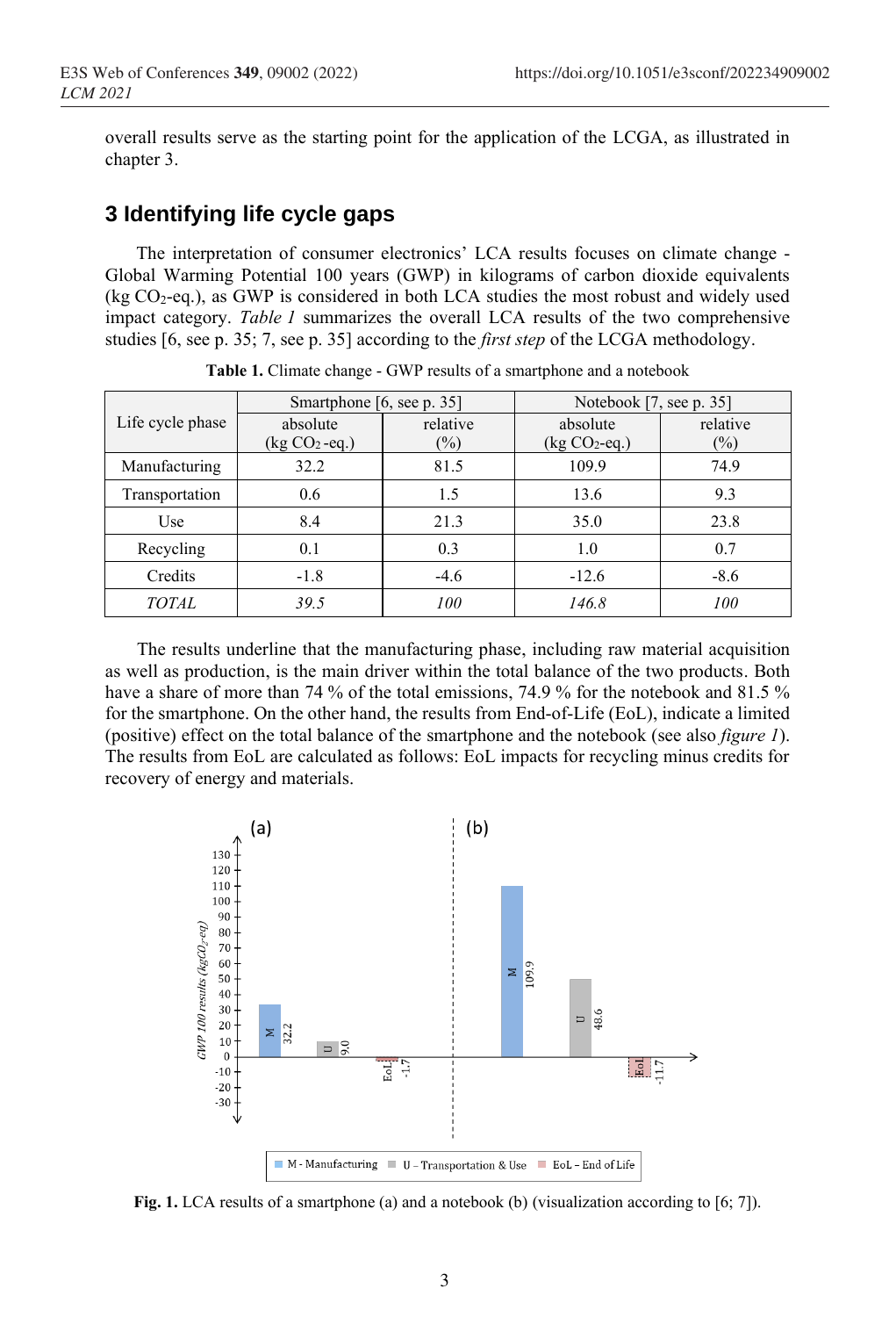In a *second step*, the life cycle gap of the smartphone (1) and the notebook (2) is assessed, which results from the difference between the environmental impacts for manufacturing and the environmental credits after recycling.

$$
LCG_{0; phone} = 32.2 kgCO_2eq - 1.8 kgCO_2eq = 30.4 kgCO_2eq
$$
  
\n
$$
LCG_{0; notebook} = 109.9 kgCO_2eq - 12.6 kgCO_2eq = 97.3 kgCO_2eq
$$
 (1)

*Figure 2* illustrates the LCA results from a life cycle gap perspective. In comparison to common assessment and disclose of the LCA results (see *figure 1*), the environmental credits in the EoL phase of the smartphone (see *figure 2 (a)*) and the notebook (see *figure 2 (b)*) are uncoupled from the environmental impacts for recycling and shifted to the initial impacts of the manufacturing phase. In this way, the LCA results are interpreted with different perception and CE thinking reveals its own stage within LCA interpretation, as illustrated by the magnifier.



**Fig. 2.** LCA results of a smartphone (a) and a notebook (b) from a life cycle gap perspective.

The results indicate that there is a significant potential for further improvement from a CE perspective, as the identified life cycle gap of the smartphone is about  $> 94\%$  (30.4 kg)  $CO_2$ -eq.) and of the notebook about > 88 % (97.3 kg  $CO_2$ -eq.).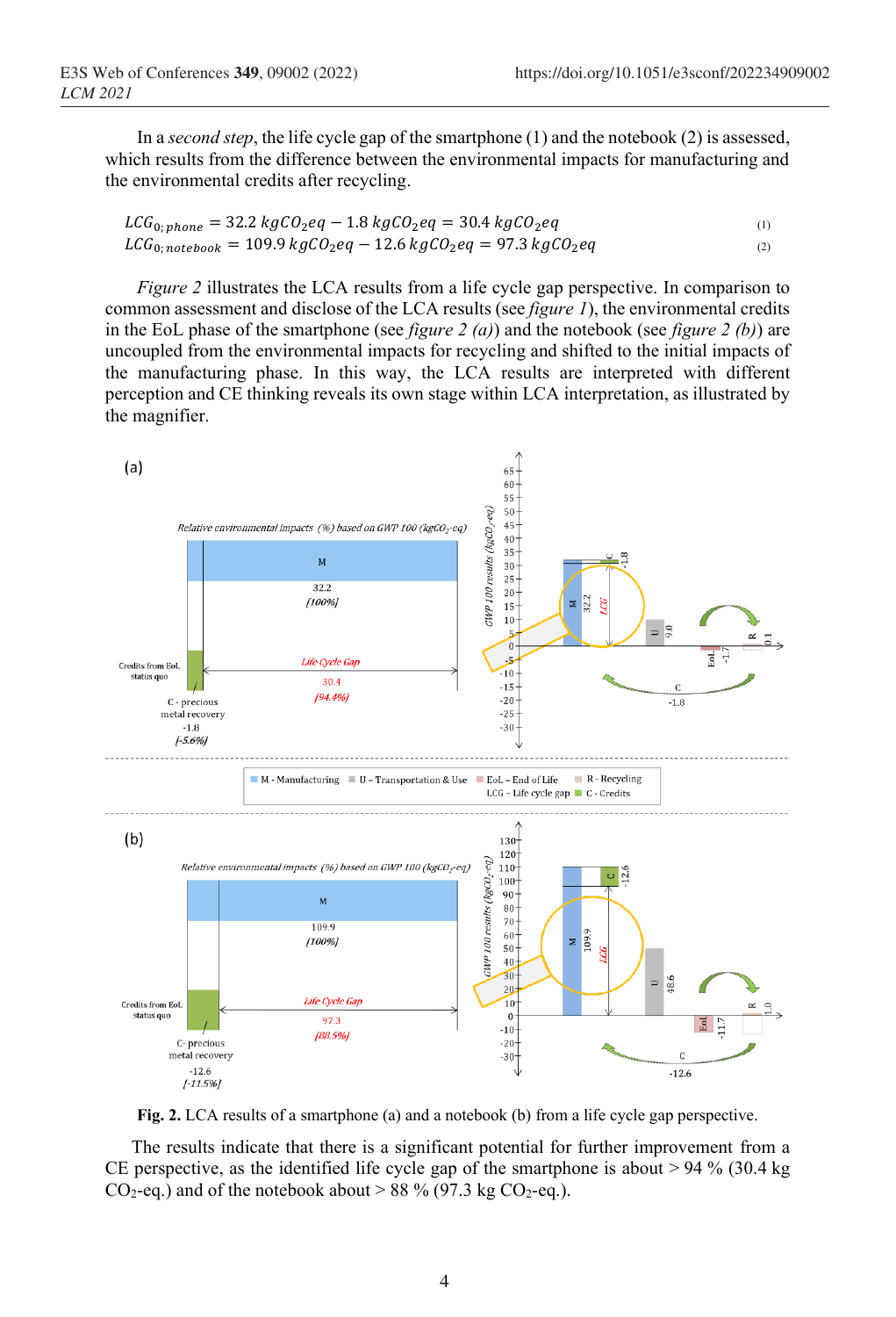According to steps 3 and 4 of the LCGA methodology [10] there needs to be the identification of new solutions and developments towards a reduction in life cycle gaps for consumer electronics. This requires also to take into account the whole life cycle impacts of the new product systems (total<sub>new; phone</sub>  $\leq$  39.5 kg CO<sub>2</sub>-eq.; total<sub>new; notebook</sub>  $\leq$  146.8 kg CO<sub>2</sub>eq.), before their implementation according to step 5 and step 6 of the LCGA methodology [10].

Repair and maintenance of single subcomponents can have a significant contribution on the total GWP of consumer electronics. There is a potential for reduction in emissions up to 40 %, as shown in [6, see p. 35] for the lifetime extension of a smartphone from three years up to seven years. This is also affecting the functional unit defined in the LCA study. Nevertheless, even after seven years, the smartphone with all its components is recycled. This still ends up in open loops and hence relevant life cycle gaps which can be expected as higher than 80 %. Attention should be also paid to these gaps and minimized as far as possible.

## **4 Conclusion**

This paper conducted a detailed comparison of the LCA results of two consumer electronic products, focusing on their EoL circularity in terms of life cycle gaps. Significant potential for further improvement was identified, as life cycle gaps of higher than 88 % (97.3 kg CO<sub>2</sub>-eq.) for the notebook and higher than 94 % (30.4 kg CO<sub>2</sub>-eq.) for the smartphone were highlighted.

A key finding for LCA studies of consumer electronics is that EoL phase can have a relevant contribution on the total life cycle balances. It is now up to companies, engineers & researchers to find solutions to reduce such existing gaps for consumer electronics. This can be realised for example by considering the three principles for Circular Economy propagated by the Ellen MacArthur Foundation [4]:

- (i) Eliminate waste and pollution, e.g. by harnessing new materials and technology;
- (ii) Circulate products and materials, to keep them in circulation;
- (iii) Regenerate nature, by enhance natural resources.

Even after lifetime extension through strategy and innovation such as reuse, repair & maintenance, which can have a significant (positive) contribution on the total environmental impact of consumer electronics, the products (including its components) will reach their endof-life. In that way and especially from a CE perspective, it will be also decisive to guarantee that the materials after use are kept in circulation within the entire system.

The identification of new solutions and developments towards a reduction in life cycle gaps for consumer electronics requires also to take into account the whole life cycle impacts of the new product systems (total<sub>new; phone</sub>  $\leq$  39.5 kg CO<sub>2</sub>-eq.; total<sub>new; notebook</sub>  $\leq$  146.8 kg CO<sub>2</sub>eq.), before their implementation. Such cross-check contributes and ensures the avoidance of negative trade-offs to foster circular economy and sustainability.